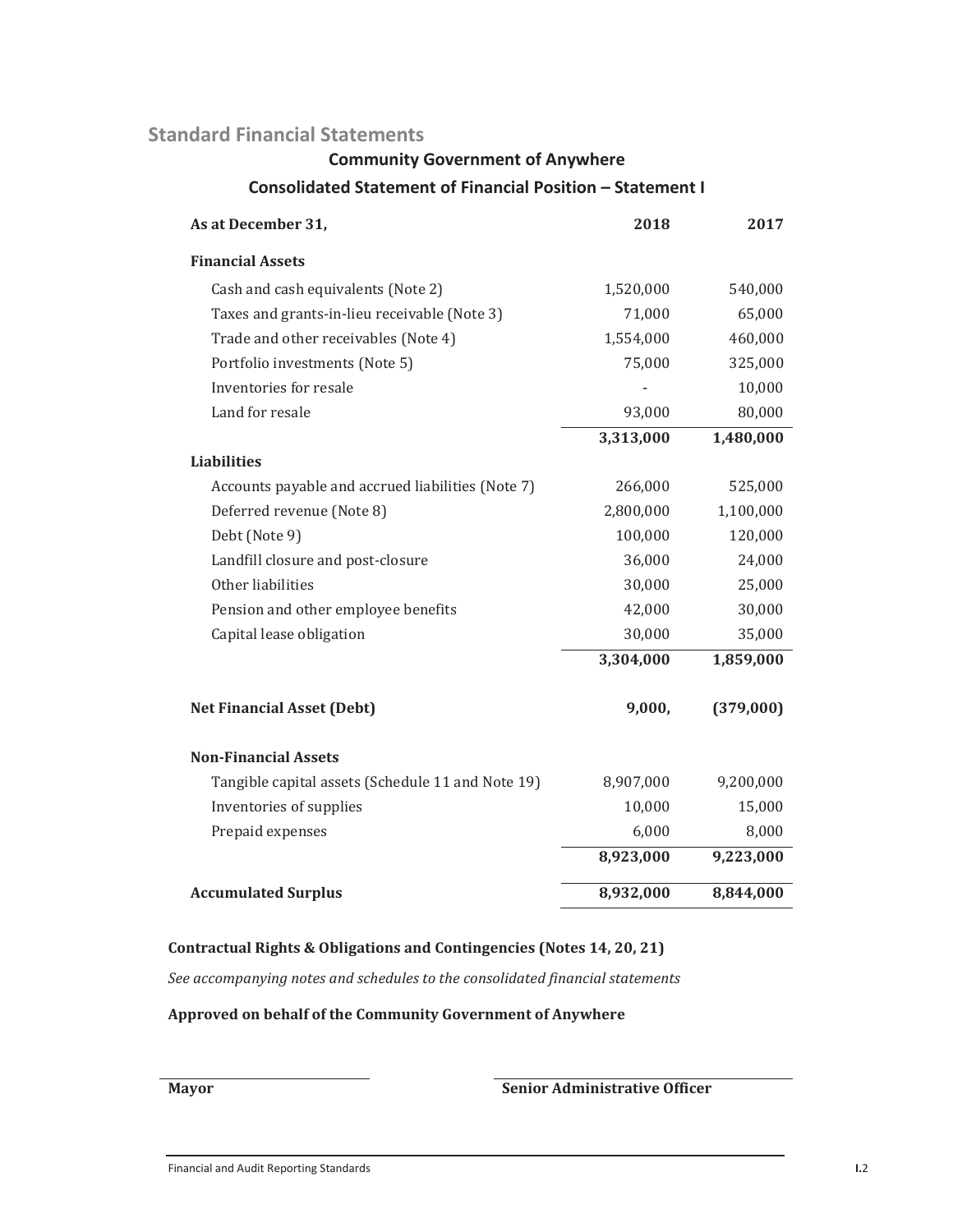# **Community Government of Anywhere**

### **Consolidated Statement of Operations – Statement II**

| For the year ended December 31,                  | 2018                       | 2018          | 2017          |
|--------------------------------------------------|----------------------------|---------------|---------------|
|                                                  | <b>Budget</b><br>(Note 17) | <b>Actual</b> | <b>Actual</b> |
| <b>Revenues</b>                                  |                            |               |               |
| Government transfers for operations (Note<br>13) | 1,998,000                  | 2,213,000     | 1,997,000     |
| Government transfers for capital (Note 13)       | 25,000                     | 200,000       | 450,000       |
| Water and sewer customer charges                 | 210,000                    | 215,000       | 220,000       |
| Solid waste charges                              | 22,000                     | 22,000        | 23,000        |
| Property taxes                                   | 180,000                    | 180,000       | 160,000       |
| Land sales and development charges               | 10,000                     | 7,000         | 8,000         |
| Fees, permits, licenses, and fines               | 10,000                     | 15,000        | 16,000        |
| Investment income                                | 25,000                     | 20,000        | 34,000        |
| Contracts                                        | 140,000                    | 173,000       | 260,000       |
| Other (Note 18)                                  |                            | 4,000         | 3,000         |
|                                                  | 2,620,000                  | 3,049,000     | 3,171,000     |
| <b>Expenses</b>                                  |                            |               |               |
| General government (Schedule 2)                  | 661,000                    | 885,000       | 875,000       |
| Protective (Schedule 4)                          | 45,000                     | 81,000        | 73,000        |
| Transportation & Public Works (Schedule 5)       | 368,000                    | 622,000       | 680,000       |
| Recreation & community (Schedule6)               | 624,000                    | 660,000       | 810,000       |
| Environment (Schedule 8)                         | 72,000                     | 24,000        | 34,000        |
| Land development (Schedule 7)                    | 86,000                     | 30,000        | 18,000        |
| Water & sewage (Schedule 3)                      | 664,000                    | 552,000       | 810,000       |
| Contracts (Schedule 9)                           | 111,000                    | 107,000       | 220,000       |
|                                                  | 2,631,000                  | 2,961,000     | 3,520,000     |
| <b>Annual Surplus (Deficit)</b>                  | (11,000)                   | 88,000        | (349,000)     |
| Accumulated surplus, beginning of year           | 8,844,000                  | 8,844,000     | 9,193,000     |
| Accumulated surplus, end of year                 | 8,833,000                  | 8,932,000     | 8,844,000     |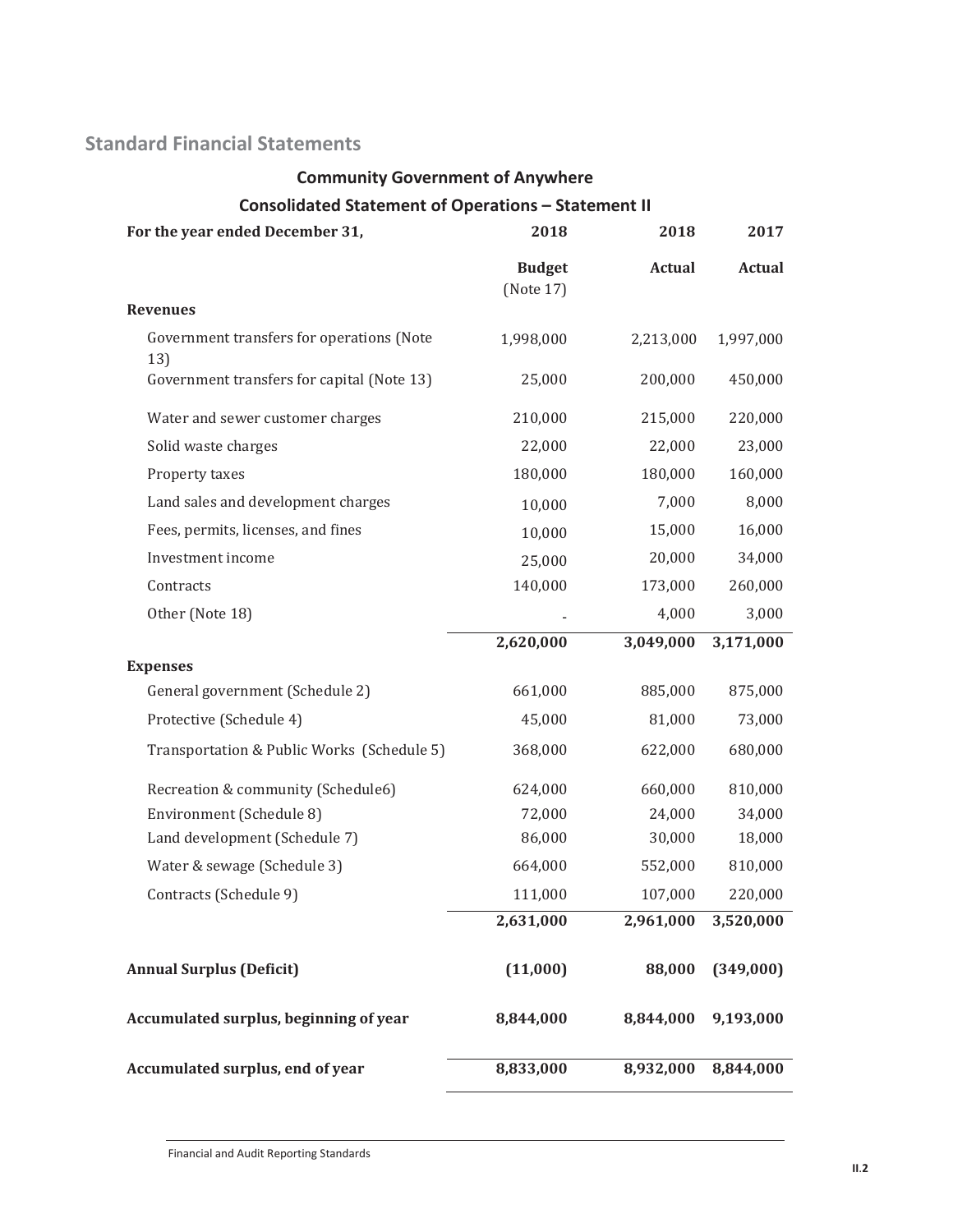## **Community Government of Anywhere Consolidated Statement of Change in Net Debt – Statement III**

| For the year ended December 31,                         | 2018<br><b>Budget</b>    | 2018<br><b>Actual</b> | 2017<br><b>Actual</b> |
|---------------------------------------------------------|--------------------------|-----------------------|-----------------------|
| <b>Annual surplus (deficit)</b>                         | (11,000)                 | 88,000                | (349,000)             |
| Acquisition of tangible capital assets (TCAs)           | (25,000)                 | (200,000)             | (450,000)             |
| Amortization of TCAs                                    | 394,000                  | 491,000               | 390,000               |
| (Gain) loss on disposal of TCAs                         |                          | 2,000                 |                       |
| Proceeds on sale of TCAs                                |                          |                       |                       |
| Write-down of TCAs                                      |                          |                       |                       |
| Acquisition of supplies inventories                     | $\overline{\phantom{a}}$ | (5,000)               | (25,000)              |
| Acquisition of prepaid expense                          | $\overline{\phantom{a}}$ | (6,000)               | (8,000)               |
| Consumption of supplies inventories                     |                          | 10,000                | 10,000                |
| Use of prepaid expense                                  |                          | 8,000                 |                       |
| Increase/decrease in net financial<br>assets/net debt   | 358,000                  | 388,000               | (432,000)             |
| Net financial assets (net debt) at beginning<br>of year | (379,000)                | (379,000)             | 53,000                |
| Net financial assets (net debt) at end of year          | (21,000)                 | 9,000                 | (379,000)             |